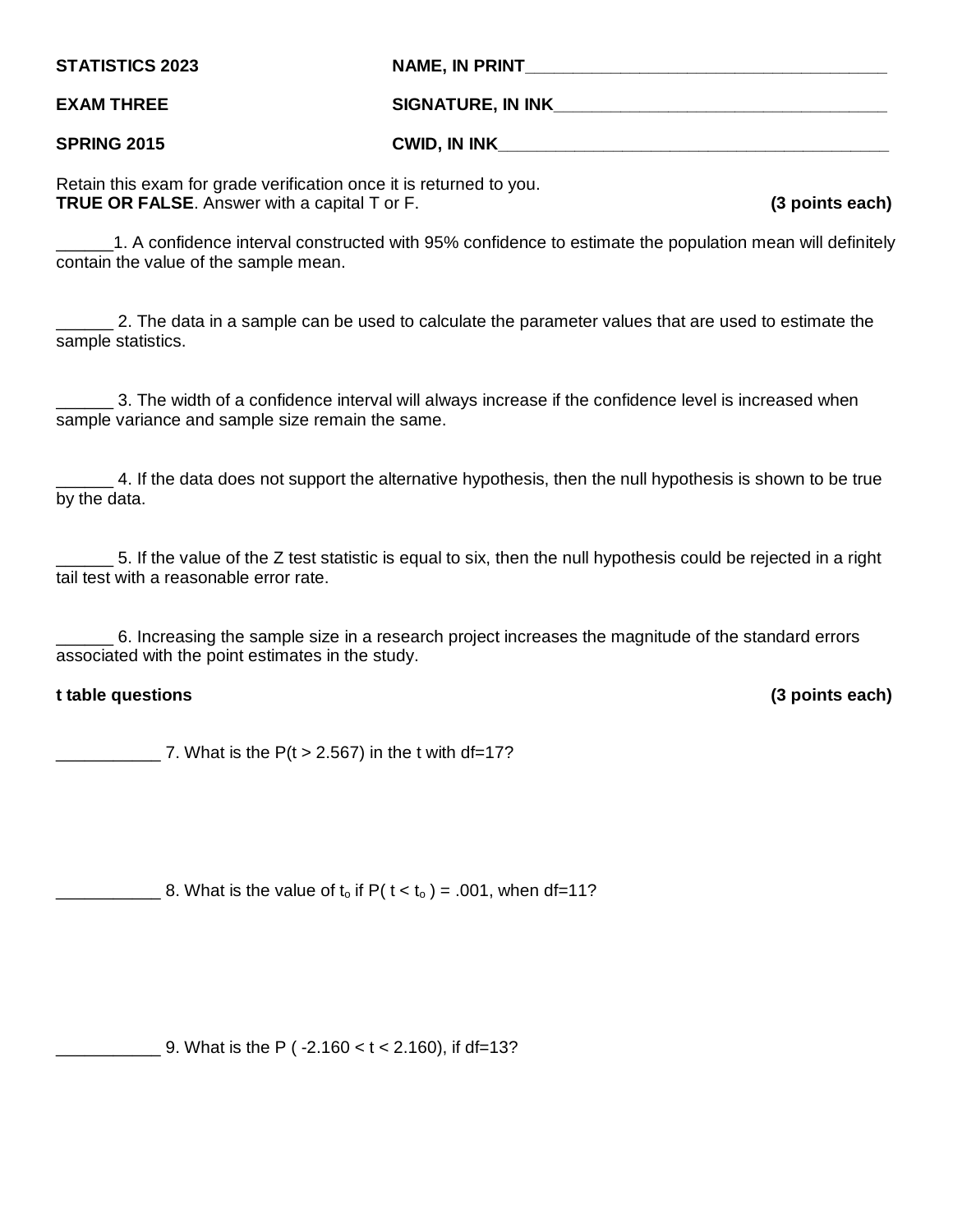# **STATISTICS 2023 EXAM THREE SPRING 2015 PAGE TWO STATE THE ANSWER. State the answer on the line given.**

\_\_\_\_\_\_\_\_\_\_ 10. If a data set with fifty observations yields a sum of squares of 12,687.52 and a sum of 624 what is the value of the point estimate for the population mean?

\_\_\_\_\_\_\_\_\_\_ 11. What is the p-value of a two-tail hypothesis test based on a large sample if the test statistic value is -0.75?

\_\_\_\_\_\_\_\_\_\_ 12. If a 90% confidence interval to estimate a population mean is (353, 398) what is the value of the point estimate for the population mean?

\_\_\_\_\_\_\_\_\_\_ 13. What is the positive value of the test statistic, if the p-value in a two-tail hypothesis test based on a large sample is equal to 0.0088?

\_\_\_\_\_\_\_\_\_\_ 14. If a 95% confidence interval based on a large sample to estimate a population mean is (636, 685) then what is the value of the standard error of the point estimate for the population mean? State your answer with one digit past the decimal.

15. Consider a 98% confidence interval to estimate a population mean based on a sample of 1024 observations with a sample mean of 425 and a sample standard deviation of 144. How wide is this interval? Round to two digits past the decimal.

\_\_\_\_\_\_\_\_\_\_ 16. What is the value of the z test statistic, if the hypothesized parameter value for the mean is 22, the point estimate for the mean is 28, and the standard error of the sample mean is 2?

\_\_\_\_\_\_\_\_\_\_17. How large of a sample would be required to construct a 95% confidence interval estimate a population mean with an interval that is 8 units wide, if the population variance was known to be 347 units?

18. If the rejection region in a left-tail hypothesis test based on a large sample is below -1.645, what is the maximum error rate of rejecting a true null hypothesis that this researcher will tolerate?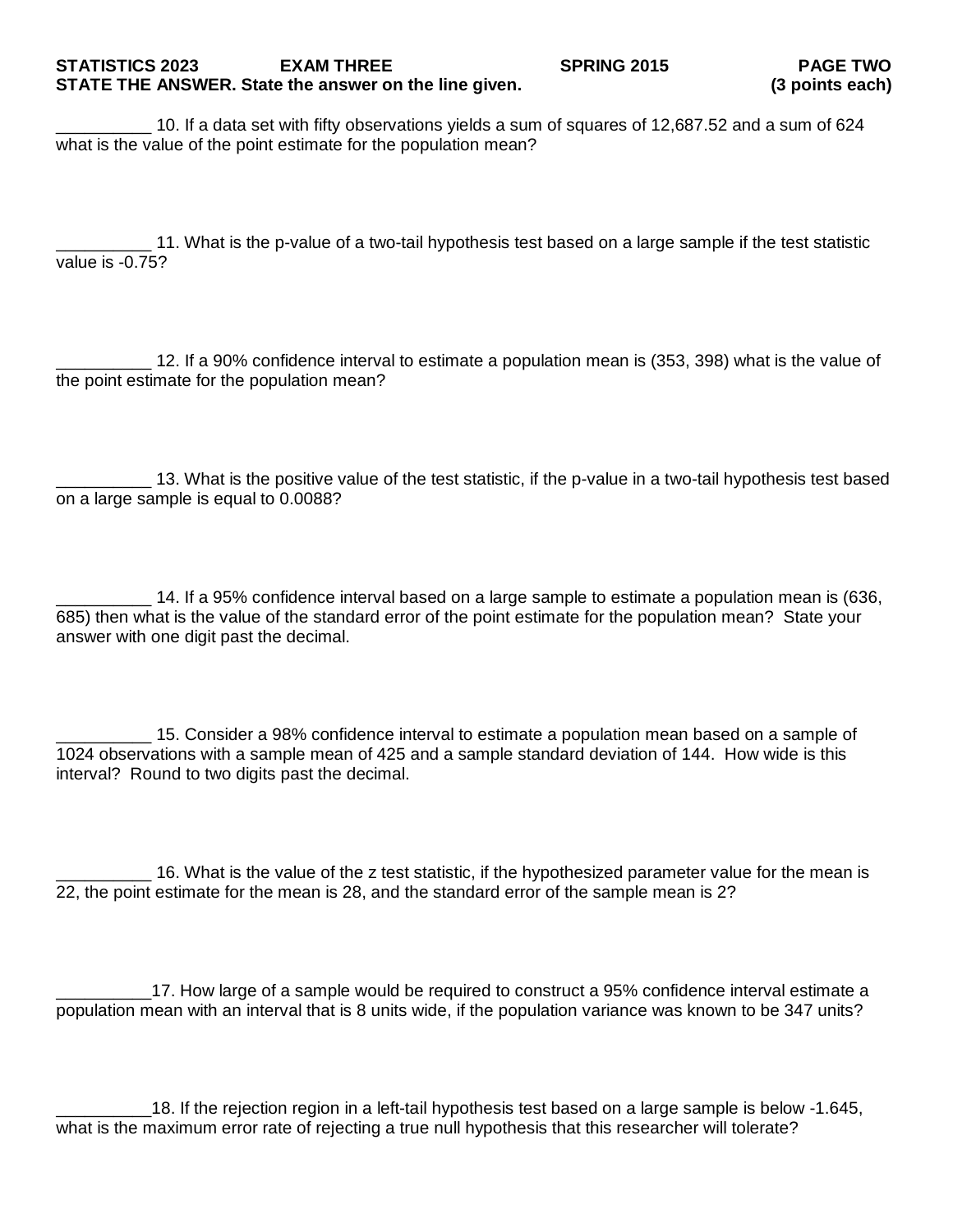### **STATISTICS 2023 EXAM THREE SPRING 2015 PAGE THREE STATE THE ANSWER. Write the answer on the line.**

**College students carry more credit card debt** on average than they did one decade ago. A consumer credit organization is studying the debt of college students. They collected credit information from 900 college students across the US. This sample yielded a mean debt of \$3748 and a standard deviation of \$252.

\_\_\_\_\_\_\_\_\_\_\_\_\_\_\_\_ 19. What is the numerical value of the point estimate for the mean amount of credit card debt for college students?

20. What is the numerical value of the estimated standard error for the point estimate for the mean amount of credit card debt for college students?

\_\_\_\_\_\_\_\_\_\_\_\_\_\_\_\_ 21. Assume that the estimated standard error of the point estimate for the mean amount of credit card debt for college students is 9. What is the numerical value of the bound of error for a 95% confidence interval to estimate the mean amount of credit card debt for college students? State two digits past the decimal.

\_\_\_\_\_\_\_\_\_\_\_\_\_\_\_\_ 22. If the estimated standard error for the point estimate for the mean amount of credit card debt for college students is 9, what is the numerical value of the test statistic to test whether the mean amount of credit card debt for college students is \$3725.50?

**Out of 400 students surveyed,** 320 of them were identified as having student loans. Use this information to address the remainder of the questions on this page.

\_\_\_\_\_\_\_\_\_\_\_\_\_\_\_\_ 23. Based on this sample what is the numerical value of the point estimate for the proportion of students who have taken out student loans?

\_\_\_\_\_\_\_\_\_\_\_\_\_\_\_\_ 24. What is the numerical value of the estimated standard error value for the point estimate for the proportion of students who have taken out student loans? Calculate the estimated standard error based on the p-hat value. Round to three digits past the decimal.

\_\_\_\_\_\_\_\_\_\_\_\_\_\_\_\_ 25. Assume that the estimated standard error of the point estimate for the proportion of students who have taken out student loans is 0.05. What is the numerical value of the test statistic to test the hypothesis that more than 75% of students have taken out student loans?

\_\_\_\_\_\_\_\_\_\_\_\_\_\_\_\_ 26. Assume that the estimated standard error of the point estimate for the proportion of students who have taken out student loans is 0.05. What is the bound of error for a 95% confidence interval to estimate the proportion of students who have taken out student loans?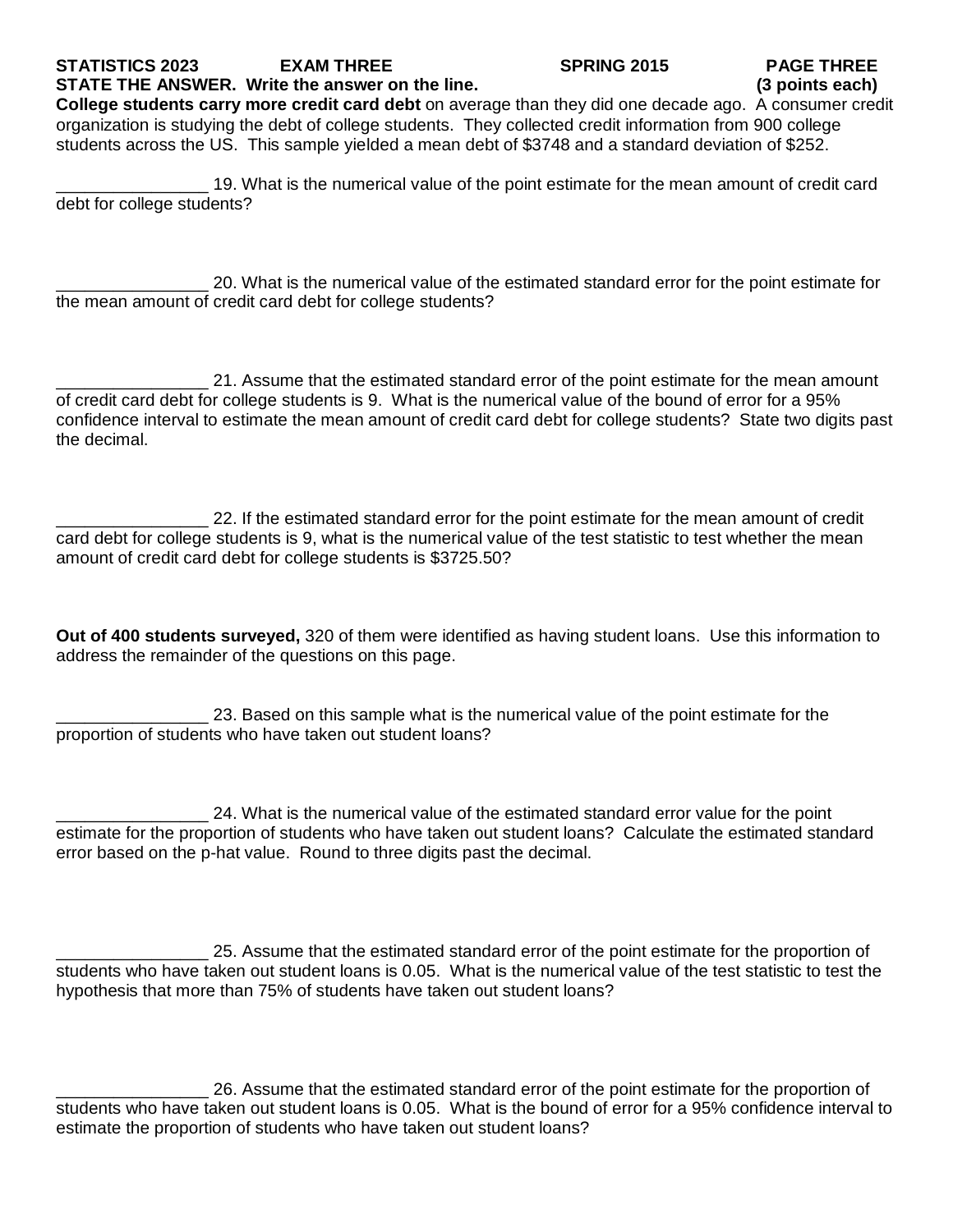## **STATISTICS 2023 EXAM THREE SPRING 2015 PAGE FOUR HYPOTHESIS TEST QUESTIONS. State the answer on the line.**

**During a time of national crisis,** households in America follow internet news more closely than they normally do. Assume that internet viewing times are normally distributed. A group analyzing the internet viewing habits during a recent crisis sampled 16 households and produced a mean viewing time for websites of 30.2 hours per week with a standard deviation of 16.4. Use this information to answer the following questions.

\_\_\_\_\_\_\_\_\_\_\_\_\_\_\_ 27. State the alternative hypothesis if the research question is, "Do the data support the idea that the mean internet viewing time exceeds the mean of 21.18 hours per week that is typically observed in American households?"

\_\_\_\_\_\_\_\_\_\_\_\_\_\_\_ 28. State the numerical value of the test statistic that would be used to test the hypothesis that the mean is equal to 21.18 hours per week. State your answer with one digit past the decimal.

\_\_\_\_\_\_\_\_\_\_\_\_\_\_\_ 29. What is the name of the distribution that represents the set of possible test statistic values if in fact the mean internet viewing time per week during a time of national crisis is 21.18 hours per week?

\_\_\_\_\_\_\_\_\_\_\_\_\_\_\_ 30. The null hypothesis in this situation would be rejected at the 1% level if the test statistic is more than what value?

\_\_\_\_\_\_\_\_\_\_\_\_\_\_\_ 31. Assume that the value of the test statistic in this situation was 2.4. The p-value in this case is between what two values in this situation?

\_\_\_\_\_\_\_\_\_\_\_\_\_\_\_ 32. Assume the p-value in this hypothesis test is 0.07. Would the null hypothesis be rejected at the 1% significance level in this case? Answer with a YES or NO.

\_\_\_\_\_\_\_\_\_\_\_\_\_\_ 33. Assume the p-value in this hypothesis test is 0.008 Do the data indicate that the mean internet viewing time per week during a national crisis is more than 21.18 hours at the 1% significance level stated above? Answer with a YES or NO.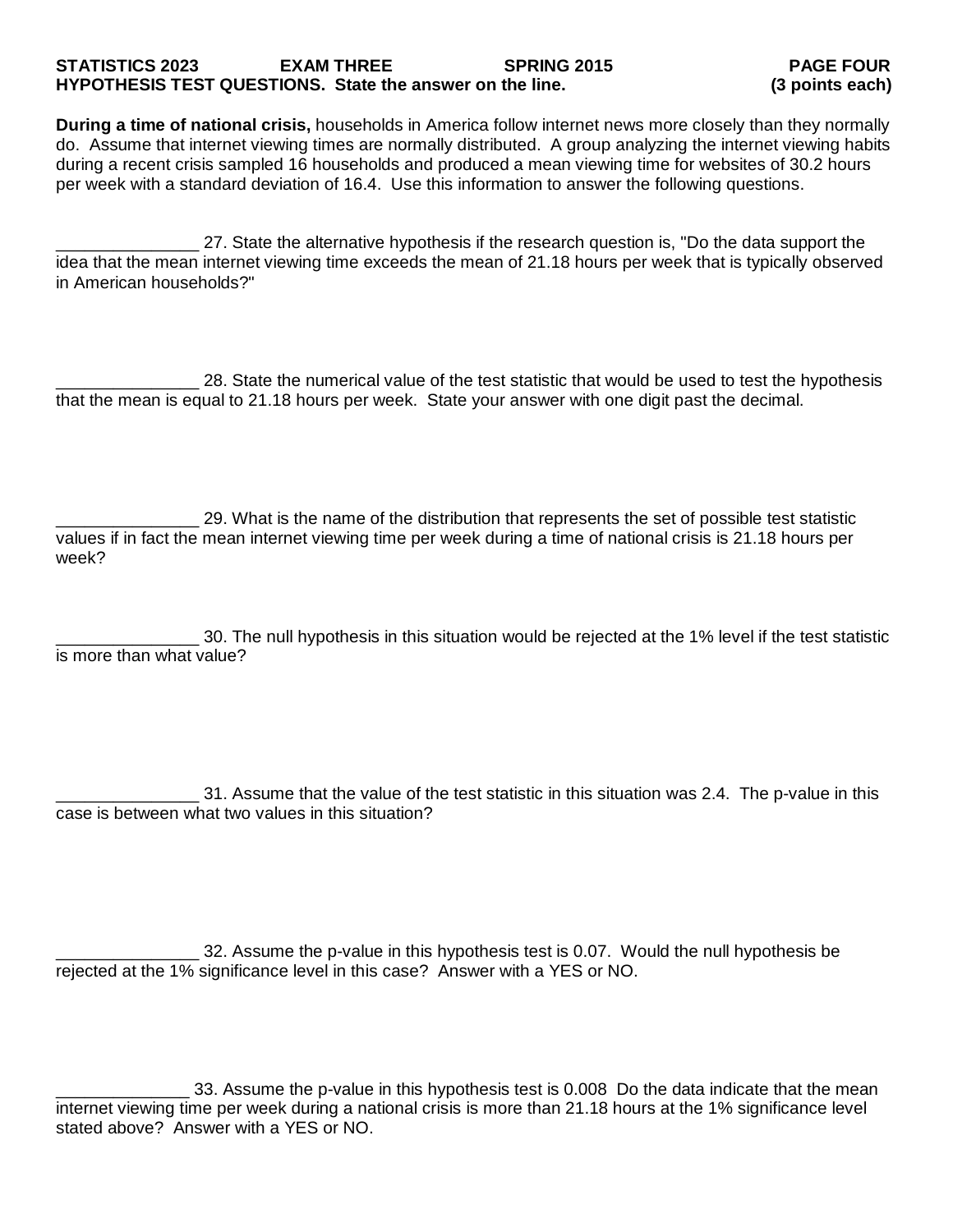TABLE A T9 A Table of Areas under the Standard Normal Curve



| z       | .00     | .01   | .02   | .03   | .04     | .05   | .06    | .07   | .08   | .09   |
|---------|---------|-------|-------|-------|---------|-------|--------|-------|-------|-------|
| 0.0     | .0000   | .0040 | .0080 | .0120 | .0160   | .0199 | .0239  | .0279 | .0319 | .0359 |
| 0.1     | .0398   | .0438 | .0478 | .0517 | .0557   | .0596 | .0636  | .0675 | .0714 | .0753 |
| 0.2     | .0793   | 0832  | .0871 | .0910 | .0948   | .0987 | .1026  | .1064 | .1103 | .1141 |
| 0.3     | .1179   | .1217 | .1255 | 1293  | .1331   | .1368 | .1406  | .1443 | .1480 | .1517 |
| 0.4     | .1554   | .1591 | .1628 | .1664 | .1700   | .1736 | .1772  | .1808 | .1844 | .1879 |
| 0.5     | .1915.7 | .1950 | .1985 | .2019 | .2054   | .2088 | .2123  | .2157 | .2190 | .2224 |
| 0.6     | .2257   | .2291 | .2324 | .2357 | $-2389$ | .2422 | .2454  | 2486  | .2517 | .2549 |
| 0.7     | .2580   | .2611 | .2642 | .2673 | .2704   | .2734 | .2764  | .2794 | .2823 | .2852 |
| 0.8     | .2881   | .2910 | .2939 | .2967 | .2995   | .3023 | .3051  | .3078 | .3106 | .3133 |
| 0.9     | .3159   | 3186  | .3212 | .3238 | .3264   | .3289 | .3315  | .3340 | .3365 | .3389 |
| 1.0     | 3413    | .3438 | .3461 | .3485 | .3508   | .3531 | .3554  | .3577 | .3599 | .3621 |
| 1,1     | .3643   | .3665 | .3686 | .3708 | .3729   | .3749 | .3770  | .3790 | .3810 | .3830 |
| $1.2 -$ | .3849   | .3869 | .3888 | .3907 | .3925   | .3944 | .3962  | .3980 | .3997 | .4015 |
| 1.3     | .4032   | .4049 | .4066 | .4082 | .4099   | .4115 | .4131  | .4147 | .4162 | .4177 |
| 1.4     | 4192    | .4207 | .4222 | .4236 | .4251   | .4265 | .4279  | .4292 | .4306 | .4319 |
| 1.5     | 4332    | .4345 | .4357 | .4370 | .4382   | .4394 | .4406  | .4418 | .4429 | .4441 |
| 1.6     | .4452   | .4463 | 4474  | .4484 | .4495   | .4505 | .4515. | .4525 | .4535 | .4545 |
| 1.7     | 4554    | .4564 | .4573 | .4582 | .4591   | .4599 | .4608  | .4616 | .4625 | .4633 |
| 1.8     | .4641   | .4649 | .4656 | .4664 | .4671   | .4678 | .4686  | .4693 | .4699 | .4706 |
| 1,9     | .4713   | .4719 | .4726 | .4732 | .4738   | .4744 | .4750  | .4756 | A761  | .4767 |
| 2.0     | .4772   | .4778 | .4783 | .4788 | .4793   | .4798 | .4803  | .4808 | .4812 | .4817 |
| 2.1     | 4821    | .4826 | .4830 | .4834 | .4838   | .4842 | .4846  | .4850 | .4854 | .4857 |
| 2.2     | 4861    | .4864 | .4868 | .4871 | .4875   | .4878 | .4881  | .4884 | .4887 | .4890 |
| 2.3     | 4893    | .4896 | .4898 | .4901 | .4904   | .4906 | .4909  | .4911 | .4913 | .4916 |
| 2.4     | 4918    | .4920 | .4922 | .4925 | .4927   | .4929 | .4931  | .4932 | .4934 | .4936 |
| 2.5     | .4938   | .4940 | .4941 | .4943 | .4945   | .4946 | .4948  | .4949 | .4951 | .4952 |
| 2.6     | .4955   | .4955 | .4956 | .4957 | .4959   | .4960 | .4961  | .4962 | .4963 | .4964 |
| 2.7     | .4965   | .4966 | .4967 | .4968 | .4969   | .4970 | ,4971  | .4972 | .4973 | .4974 |
| 2.8     | 4974    | .4975 | 4976  | .4977 | .4977   | .4978 | .4979  | .4979 | .4980 | .4981 |
| 2.9     | .4981   | .4982 | .4982 | .4983 | .4984   | .4984 | .4985  | .4985 | .4986 | .4986 |
| 3.0     | .4987   | .4987 | .4987 | .4988 | .4988   | .4989 | .4989  | .4989 | .4990 | .4990 |
|         |         |       |       |       |         |       |        |       |       |       |

Source: A. Hald, Statistical Tables and Formulas (New York: Wiley, 1952), abridged from Table 1. Reproduced by permission of<br>the publisher.